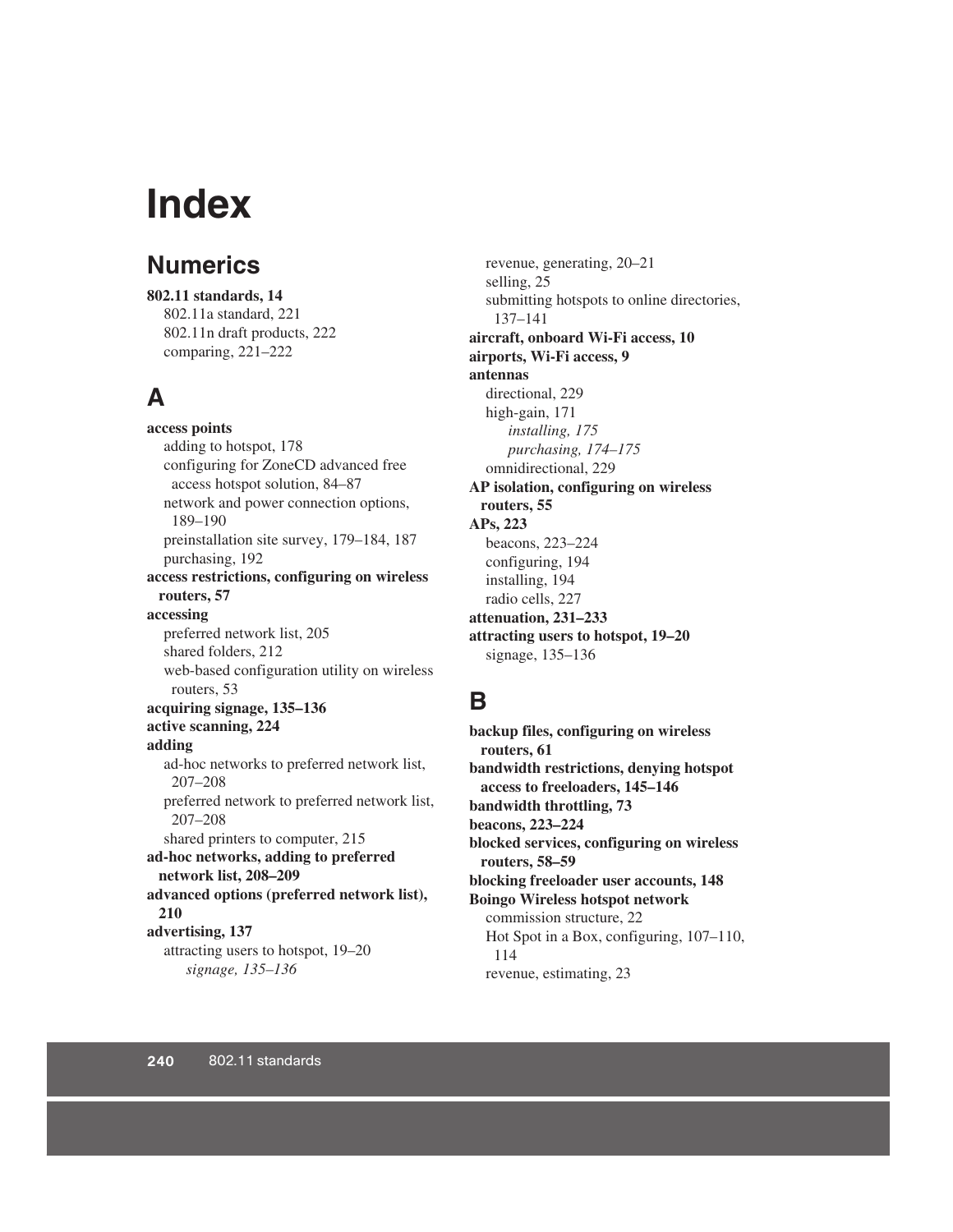**boot process, ZoneCD advanced free access hotspot solution, 89–97 broadband Internet connections, 6 businesses providing Wi-Fi access, 8**

#### **C**

**channels, 226–228 cities providing Wi-Fi access, 11 Closed mode, ZoneCD advanced free access hotspot solution, 68–70, 98–102 commission structure, Boingo, 22 companies providing Wi-Fi access, 10 comparing 802.11 standards, 221–222 configuring, 55** APs, 194 free or paid access and private network hotspot solution features, 127 wireless routers *access restrictions, 57 AP isolation, 55 backup files, 61 blocked services, 58–59 DHCP user limit, 54 remote management, 59 VPN passthrough, 56* ZoneCD advanced free access hotspot solution *access points, 84–87 boot process, 89–97 Closed mode, 98–102 Open mode, 97–98* **connecting to wireless networks via Wireless Zero Configuration tool, 202 connection issues, troubleshooting, 166, 168 connection sequence for wireless clients, 225 creating private networks, 26**

#### **D**

**Dansguardian, 72 data rates, 221**

**customers.** *See* **freeloaders**

**denying hotspot access to freeloaders** with open/closed times, 143–144 with bandwidth restrictions, 145–146 with usage limits, 143 **DHCP (Dynamic Host Configuration Protocol), 87** user limit, configuring on wireless routers, 54–55 **directional antennas, 229 displaying user session details, 147–149 D-Link Airspot Wireless G Hotspot Gateway, 117**

#### **E**

**emphasizing usage terms to users, 146 enabling** shared folders, 211–212 shared printers, 214–215 Wireless Zero Configuration tool, 199–201 network adapter, 197–198 **Entertainment Center Extenders, 27 estimating** fees for independent fee-based hotspots, 24 operating costs of hotspot hosting, 29–31 revenue *from Boingo, 23 indirect, 21–22* **Ethernet cable, purchasing, 193 expanding wireless coverage** with additional access points, 178, 192–194 *network and power connection options, 189–190 preinstallation site survey, 179–184, 187* with high-gain antennas, 171, 174–175 with wireless repeaters, 175–177

#### **F**

**fee-based hotspots, 6 fees for independent fee-based hotspots, estimating, 24**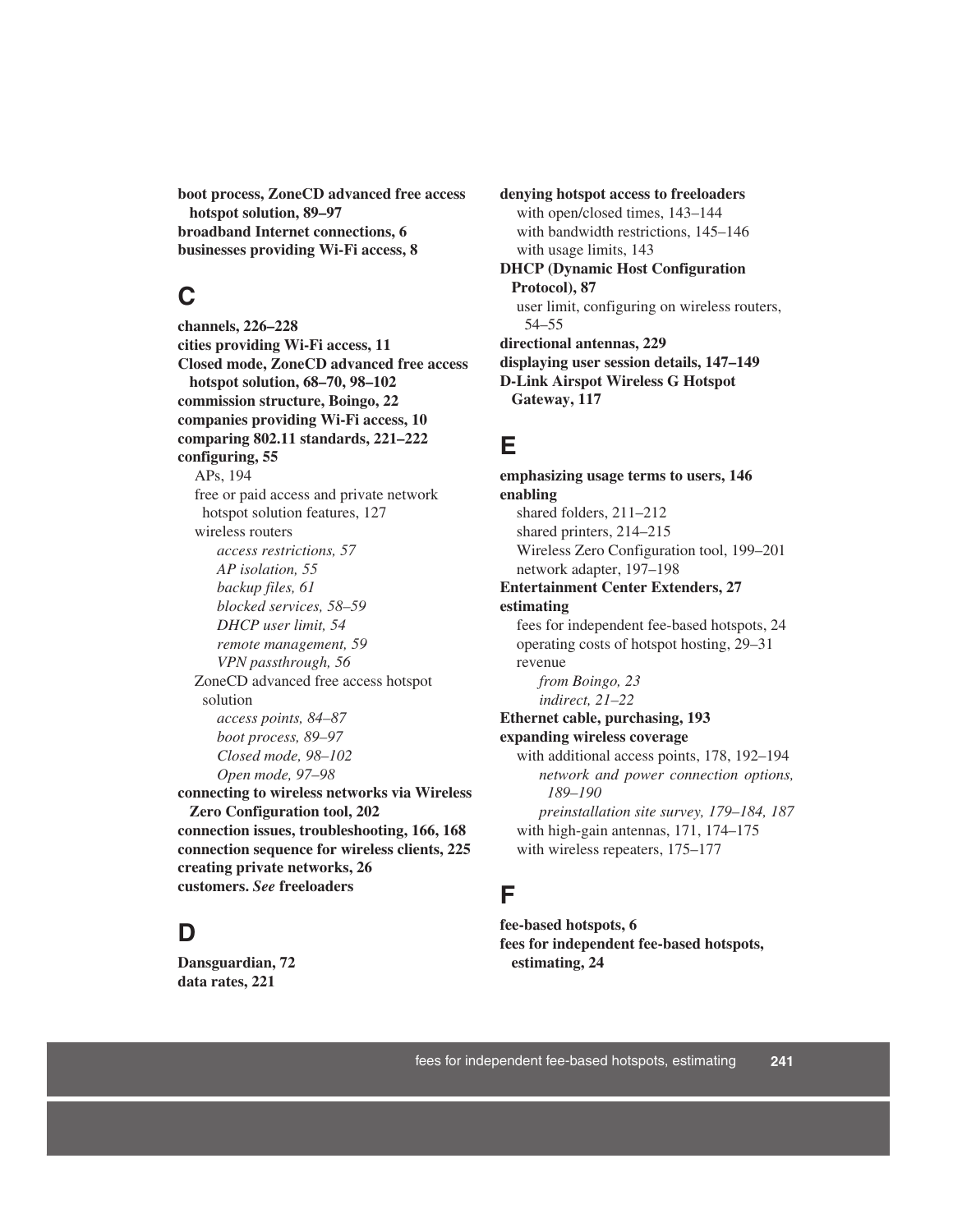**file sharing** enabling, 211–212 shared folders, accessing, 212 **free access hotspot solution** setting up, 51–52 wireless router, configuring, 53 **free or paid access and private network hotspot solution, 117** features, configuring, 127 free access options, 118 installing, 127, 130 paid access options, 119–120 required devices, 120 *hotspot gateway setup, 122–124 RADIUS server setup, 126 ticket printer setup, 125* setting up, 118 verifying proper operation, 130 **freeloaders** denying access to hotspots *with open/closed times, 143–144 with bandwidth restrictions, 145–146 with usage limits, 143* user accounts, blocking, 148 **frequent disconnections, troubleshooting, 164–165**

#### **G-H**

**gateways, installing, 128 general troubleshooting resources, 168 generating revenue, 20–21**

**high-gain antennas, 171, 229** installing, 175 purchasing, 174–175 **HomePlug-certified devices, 190 Hot Spot in a Box, configuring, 107–110, 114 hotels, wireless access, 8 hotspot gateways** as hotspot solution component, 120 configuring, 122, 124

#### **hotspots**

intangible costs of hosting, 30 owner responsibilities *content filtering, 156–158 enable VPN passthrough, 155 inform users of risk, 151–153 isolate clients, 155–156 provide safety tips, 154 secure user information, 158* user responsibilities, securing user information, 158–160 **hotspot solutions, free or paid access and private network, 117** features, configuring, 127 free access options, 118 installing, 127, 130 paid access options, 119–120 required devices, 120–126 setting up, 118 **household appliances, RF interference, 231**

#### **I**

**independent hotspots, 6** fee-based, pricing, 24 **indirect revenue, estimating, 21–22 installing** APs, 194 free or paid access and private network hotspot solution, 127, 130 high-gain antennas, 175 wireless routers *as Boingo Wireless Hot Spot, 114* ZoneCD *preinstallation procedures, 76–83 advanced free access hotspot solution, 88* **intangible costs of hotspot hosting, 30 integrated mapping feature (online directories), 139 interference, troubleshooting, 164 intermittent disconnections,** 

 **troubleshooting, 164–165**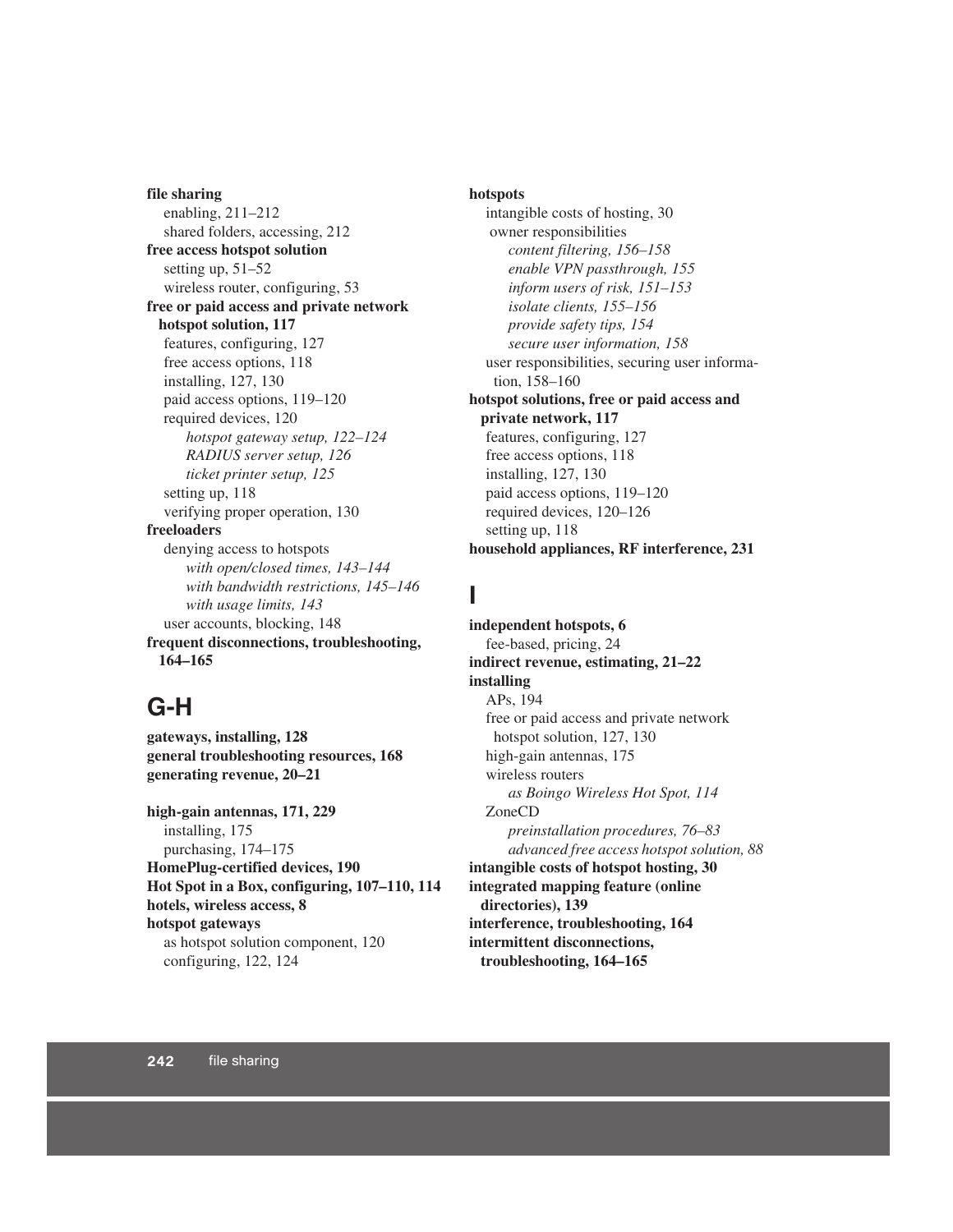### **J-K-L**

**JiWire, 141**

**Linksys Wireless-G Broadband Router, 52 LiveCD, 65 locating hotspots** online directories, 12 Wi-Fi finders, 13–14 **locations of typical hotspots, 7**

#### **M**

**MAC layer operation** beacons, 223–224 connection sequence, 225 traffic reception and broadcasting, 225 wireless client scannning, 224–225 **media adapters, 27 mesh networking, 10 metropolitan Wi-Fi networks, 12 MIMO (Multiple Input Multiple Output), 222 monitoring Wi-Fi hotspots, 147 municipal networks, 10**

### **N**

**NetStumbler, 228 network adapter** connection status, checking *via status window, 204–205 via system tray, 203* enabling/disabling *via Start menu, 197–198 via system tray, 198* **nonoverlapping channels, 226–228**

#### **O**

**omnidirectional antennas, 229 online directories** integrated mapping feature, 139 JiWire, 141 locating hotspots, 12 submitting hotspot, 137–141 **Open mode, 67–68** ZoneCD advanced free access hotspot solution, 97–98 **open/closed times, denying hotspot access to freeloaders, 143–144 operating costs, estimating, 29–31 operating systems, updating Windows XP, 197**

#### **P**

**passive scanning, 225 peer-to-peer networks. adding to preferred network list, 208–209 performance issues, troubleshooting, 165–166 placement of gateway installation, selecting, 128 PoE (power over Ethernet), 193–194 poor performance, troubleshooting, 165–166 power line devices, purchasing, 192 preferred network list** accessing, 205 advanced options, 210 preferred network, adding, 207–208 preferred order, changing, 206 **preinstallation procedures**  for ZoneCD installation, 76–83 site surveys, conducting, 179–184, 187 **presentation players, 28 preventing RF interference from household appliances, 231 printers, sharing, 214–215**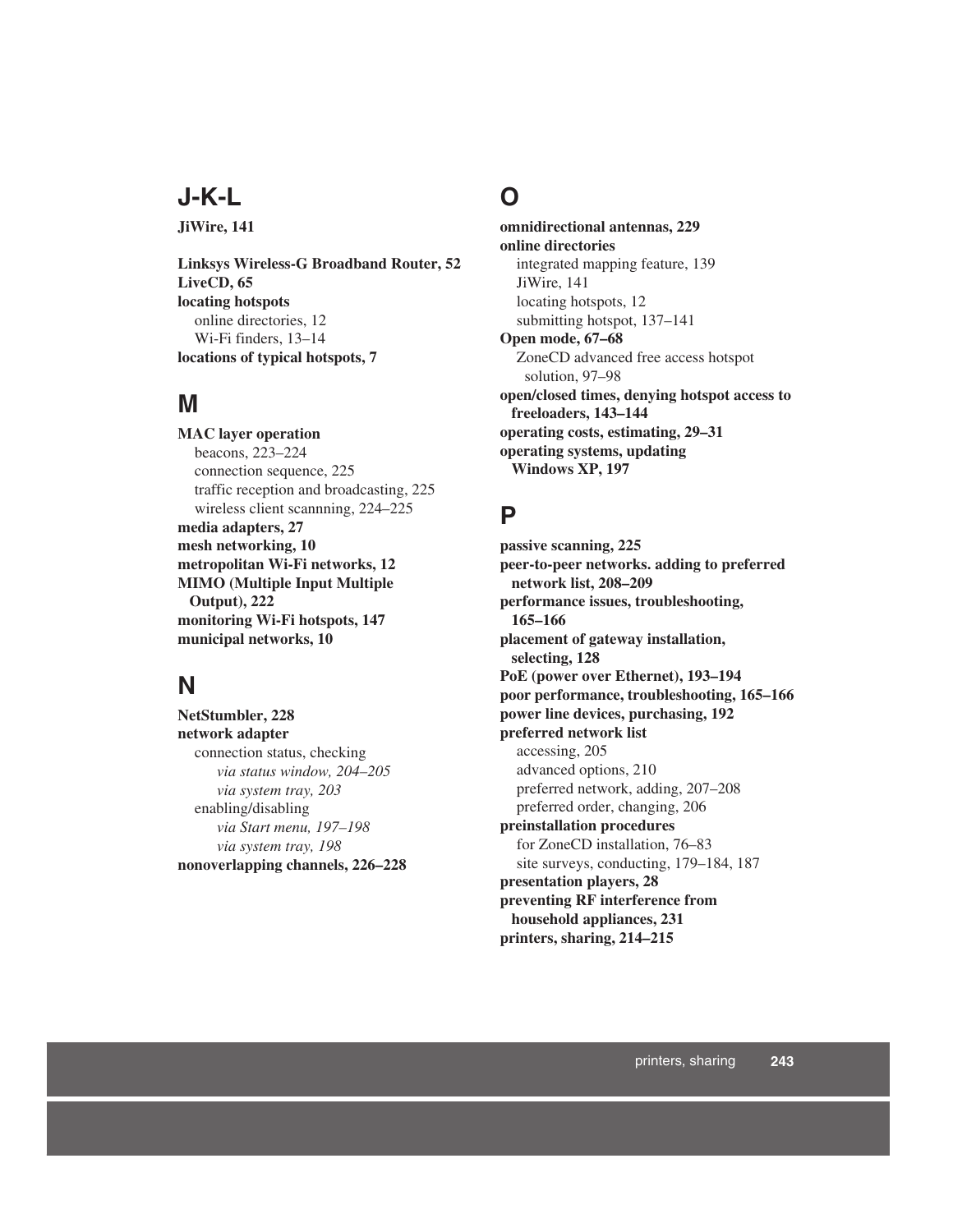**private networks, creating, 26 probe requests, 224 PSPF (Publicly Secure Packet Forwarding), 55 Public IP discussion forum, 103–104 purchasing** APs, 192 Ethernet cable, 193 high-gain antennas, 174–175 PoE, 193–194 power line devices, 192 wireless repeaters, 177

#### **R**

**radio cells, 227 RADIUS servers** as hotspot solution component, 122 configuring, 126 **remote management, configuring on wireless routers, 59 reordering preferred network list, 206 responsibilities of hotspot owner** content filtering, 156–158 enable VPN passthrough, 155 inform users of risk, 151–153 isolate clients, 155–156 provide safety tips, 154 secure user information, 158 **responsibilities of hotspot user, 158–160 restoring active hotspot in network list, 164 revenue** Boingo commission structure, 22 estimating, 21–22 generating, 20–21 *via selling advertisements, 25* **RF interference, 231 RF propagation, 229 RF space, 226–228 RSS (Rich Site Summary) feed, 74**

#### **S**

**security, SSL encryption, 27 selling advertising, 25 services offered by Public IP, 70–76** bandwidth throttling, 73 user classes, 73 **setting up** Boingo Wireless Hot Spot in a Box, 107–110, 114 free access hotspot solution, 51–52 *wireless router, configuring, 53* **shared folders** accessing, 212 enabling, 211–212 **shared printers, 214** adding to computer, 215 **sign advertisements, acquiring, 135–136 simple free access hotspot solution** setting up, 51–52 wireless router, configuring, 53 **solid cable, 191 SSID (service set identifier), broadcasting, 223 SSL encryption, 27 Start menu (Windows XP), enabling/disabling network adapter, 197–198 starting/stopping Wireless Zero Configuration tool, 201 status window, network adapter connection status, checking, 204–205 stranded cable, 191 submitting hotspot to online directories, 137–141 system tray (Windows XP)** checking network adapter connection status, 203 enabling/disabling network adapter, 198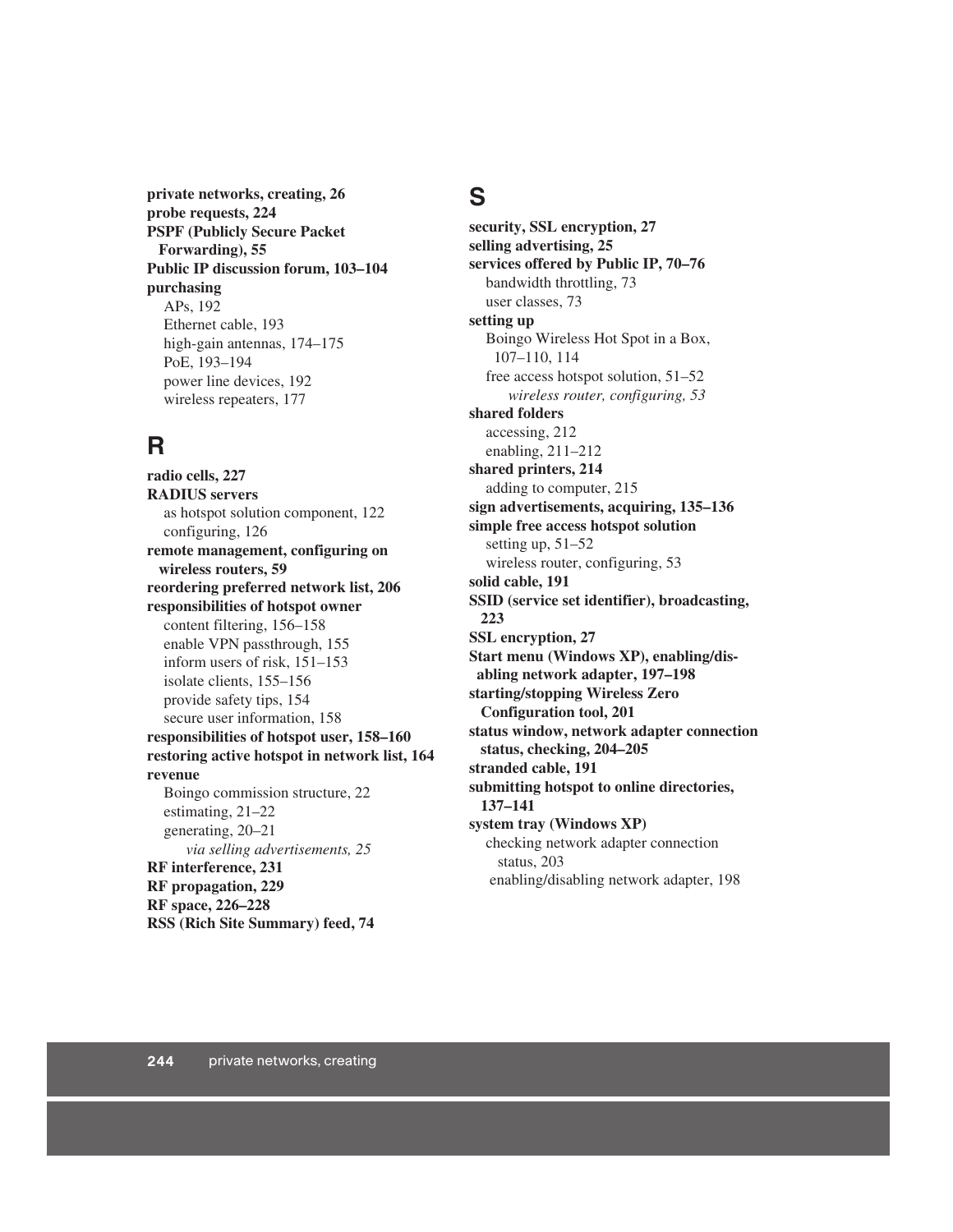### **T**

**ticket printers** as hotspot solution component, 121 configuring, 125 **ticket system (ZoneCD), 74 time as intangible cost of hotspot hosting, 30 traffic flow in wireless networks, 225 troubleshooting** connection issues, 166–168 interference, 164 intermittent disconnections, 164–165 poor performance, 165–166 resources, 168 unlisted hotspot in wireless network list, 163–164 **typical hotspot users, 7**

#### **U**

**unlisted hotspots in wireless network list, troubleshooting, 163–164 updating Windows XP, 197 usage limits, denying hotspot access to freeloaders, 143 usage terms, emphasizing to users, 146 user classes (ZoneCD), 73 user session details, viewing, 147–149**

#### **V**

**verifying free or paid access and private network hotspot solution configuration, 130 verifying ZoneCD configuration, 102 video cameras, 28 viewing user session details, 147, 149 VPN passthrough, configuring on wireless routers, 56**

#### **W-X-Y**

**Wayport, 6 web-based configuration utility, accessing, 53 web-based configuration utility access server, 60–61 Wi-Fi Alliance, 14 Wi-Fi finders, 13–14 Wi-Fi hot zones, 10 Windows XP** updating, 197 Wireless Zero Configuration tool *enabling/disabling, 199–201 network adapter, enabling/disabling, 197–198 starting/stopping, 201 wireless networks, connecting to, 202* **wireless client scanning, 224–225 Wireless Media Players, 27 wireless network configuration, 15 wireless repeaters, 175–176** purchasing, 177 **wireless routers, 16** access restrictions, configuring, 57 AP isolation, configuring, 55 backup configuration, 61 blocked services, configuring, 58–59 DHCP user limit, 55 *configuring, 54–55* remote management, configuring, 59 VPN passthrough, configuring, 56 web-based configuration utility, accessing, 53 web-based configuration utility access servers, 60–61 **Wireless Zero Configuration tool** enabling/disabling, 199–201 starting/stopping, 201 wireless networks, connecting to, 202